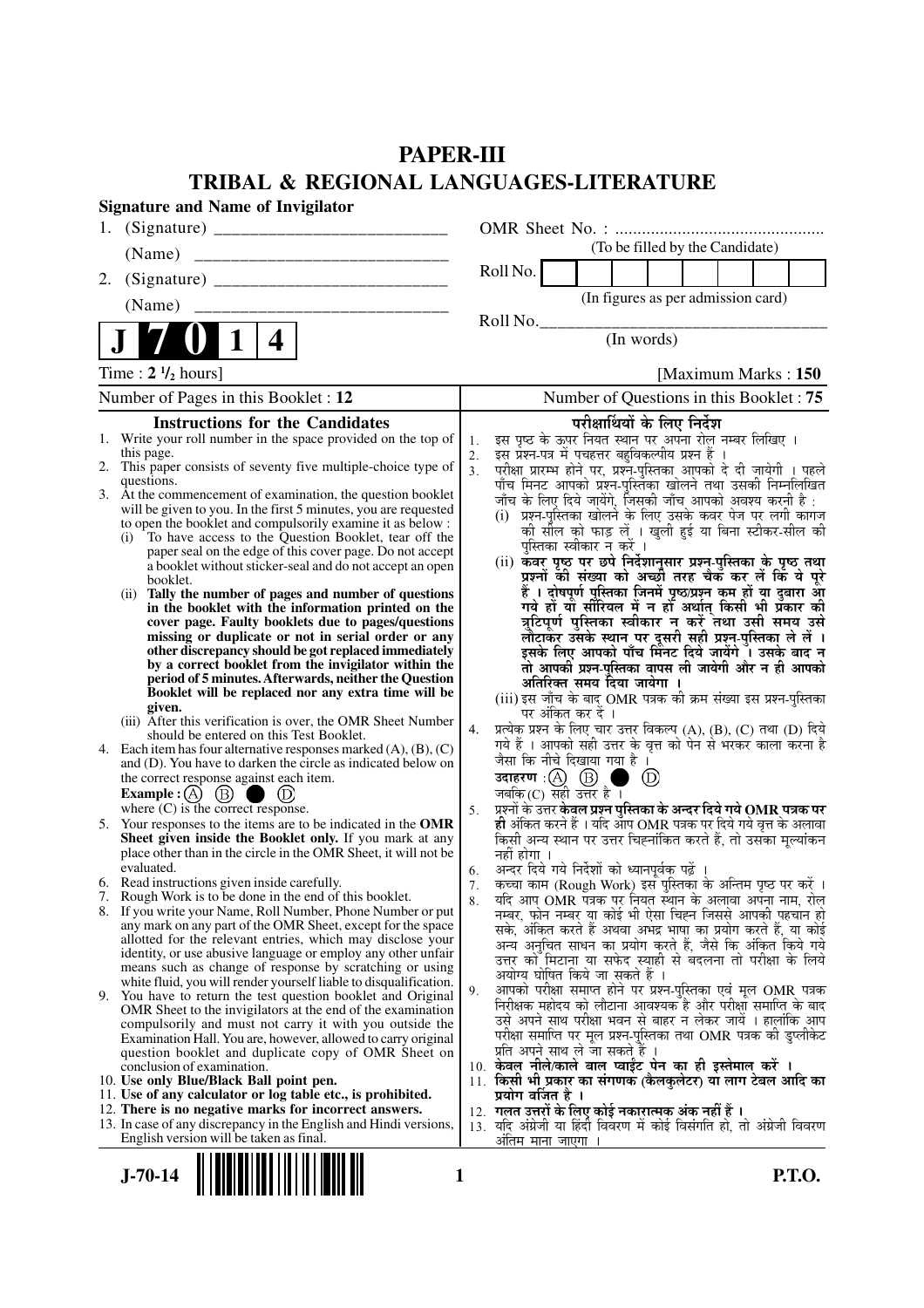### **TRIBAL & REGIONAL LANGUAGES LITERATURE Paper – III**

### **Note :** This paper contains **seventy five (75)** objective type questions of **two (2)** marks each. **All** questions are compulsory.

Read the following passage and answer Question Nos. **1 to 5** related to it :

"Brahmacharya means the control of all the senses in thought, word and deed. As it has been said above, there is the necessity of restraints for this control. I have been realising this day by day. As there is no limit in Brahmacharya, so there is no limit in the scope of renunciation. Such Brahmacharya is not attended by limited effort. For millions of people, it will ever be an ideal. But an aspiring Brahmachari will always look to his shortcomings, will know his passions lying dormant in the inner most recess on his heart and will necessarily strive to take them out."

- **1.** What is Brahmacharya ?
	- (A) Control of all the senses.
	- (B) Control of thought, word and deed.
	- (C) Control of all the senses in thought, word and deed.
	- (D) Renunciation.
- **2.** Is Brahmacharya attained by limited effort ?
	-
	- $(A)$  Yes<br> $(B)$  No  $(B)$
	- (C) To some extent
	- (D) To great extent
- **3.** For whom it will remain an ideal ?
	- (A) For millions of people
	- (B) For some people
	- (C) For none
	- (D) For many people
- **4.** What an aspiring Brahmachari will do?<br>(A) Will look to his short comings.
	- Will look to his short comings.
	- (B) Will know his passions.<br>(C) Will take them out.
	- (C) Will take them out.<br>(D) Will incessantly st
	- Will incessantly strive for the A.B.C. mentioned above.
- **5.** Is there any limit to Brahmacharya ?
	- $(A)$  No
	- (B) Yes<br>(C) To s
	- To some extent
	- (D) To great extent

### Paper-III 2 J-70-14

- **6.** Who comes under the category of primitive tribe ?
	- (A) Birhor (B) Ghansi
	- (C) Mahali (D) Munda
- **7.** What is the general meaning of 'last person of the society" ?
	- (A) Backward
	- (B) Most Backward
	- (C) General Caste
	- (D) Scheduled Tribe
- **8.** Which tribe is associated with iron smelting ?
	- (A) Korwa (B) Chero
	- (C) Asur (D) Bhumij
- **9.** In which community the 'Safahod Panth' is found ?
	- (A) Oraon (B) Munda
	- (C) Santhal (D) Sadan
- **10.** What is the subject matter of Ethnology ?
	- (A) Community
	- (B) Archaeology
	- (C) Society
	- (D) Meaning/Economics
- **11.** Where is Sarana situated ?
	- (A) In the village
	- (B) In the forest
	- (C) In the town
	- (D) None among these
- **12.** Which kind of knowledge is advanced by the study of Ethnology ?
	- (A) of Ancient History
	- (B) of Modern History
	- (C) of Human Culture
	- (D) of Human Art
- **13.** Who are the Sadans of Jharkhand ?
	- (A) Primitive tribe
	- (B) Outsider people
	- (C) Sadavasi
	- (D) Foreigner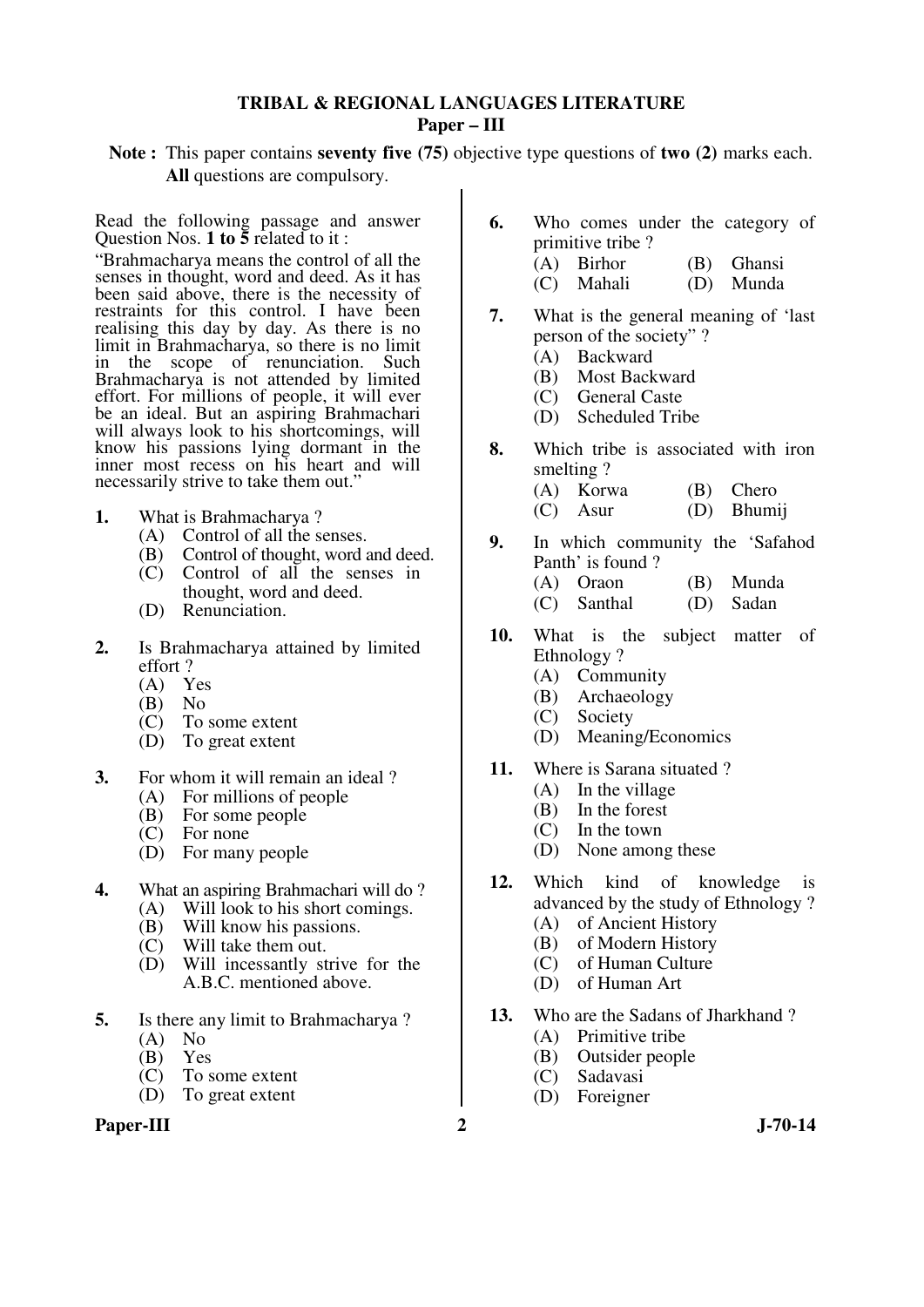# जनजातीय एवं क्षेत्रीय भाषा साहित्य

### ¯ÖÏ¿®Ö¯Ö¡Ö **– III**

**नोट: दस प्रश्नपत्र में पचहत्तर (75)** बहु-विकल्पीय प्रश्न हैं । प्रत्येक प्रश्न के **दो (2)** अंक हैं । सभी प्रश्न अनिवार्य हैं ।

निम्नलिखित संदर्भ को ध्यान से पढें और प्रश्न संख्या 1 से 5 का उत्तर दें <sup>:</sup>

"ब्रह्मचर्य का अर्थ है मन, वचन और कर्म से समस्त इन्द्रियों का संयम । जैसा कि ऊपर वर्णित है. इस संयम के लिए त्यागों की आवश्यकता है । यह बात मुझे दिनों-दिन दिखाई देने लगी । ब्रह्मचर्य की सीमा नहीं, इसी तरह त्याग की भी सीमा नहीं । ऐसा ब्रह्मचर्य अल्प प्रयत्न से साध्य नहीं होता । लाखों के लिए तो वह एक आदर्श ही रहेगा । पर एक प्रयत्नशील ब्रह्मचारी तो अपनी त्रूटियों का निरंतर निरीक्षण करेगा, अपने अंतराल में छिपे विकारों को पहचानेगा और उनके निरकारण का सतत प्रयास करेगा ।"

- 1. ब्रह्मचर्य क्या है ?
	- $(A)$  इन्द्रियों का संयम
	- (B) मन, वचन, कर्म का संयम
	- (C) मन, वचन, कर्म में इन्द्रियों का संयम
	- $(D)$  त्याग
- 2. व्या ब्रह्मचर्य अल्प प्रयत्न से साध्य है ?
	- (A) हाँ (B) नहीं
	- $(C)$  कुछ हद तक  $(D)$  बहुत दूर तक
- 3. यह किनके लिए आदर्श (मात्र) रहेगा ?
	- $(A)$  लाखों लोगों के लिए
	- $(B)$  कुछ लोगों के लिए
	- (C) किसी के लिए नहीं
	- (D) बहतों के लिए
- **4.** एक प्रयत्नशील ब्रह्मचारी क्या करेगा ?
	- (A) अपनी त्रटियों को देखेगा
	- $(B)$  अपने विकारों को पहचानेगा
	- (C) उनका निराकरण करेगा
	- $(D)$  वह अनवरत उक्त तीनों  $(A \ B \ C)$  के लिए प्रयास करेगा
- 5. व्या ब्रह्मचर्य की कोई सीमा है ?
	- $(A)$  नहीं  $(B)$  हाँ
	- (C) कुछ दूरतक (D) बहुत दूर तक
- 

**6.** 'आदिम जाति' वर्ग में कौन आते हैं ?  $(A)$  बिरहोर  $(B)$  घाँसी (C) महली (D) मुण्डा 7. समाज के अंतिम व्यक्ति का सामान्य अर्थ क्या हे ?  $(A)$  पिछड़ा  $(B)$  अति पिछड़ा  $(C)$  सामान्य जाति  $(D)$  जनजाति 8. लोहा गलाने के कार्य से कौन सी जनजाति संबंधित है ।  $(A)$  कोरवा  $(B)$  चेरो (C) असुर (D) भूमिज **9.** 'साफा होड़' पंथ किस समुदाय में पाया जाता है ?  $(A)$  उराँव  $(B)$  मण्डा (C) संताल (D) सदान 10. 'जाति विज्ञान' किस विषय का अध्ययन है ?  $(A)$  जाति  $(B)$  पुरातत्व (C) समाज (D) अर्थ 11. 'सरना' कहाँ अवस्थित रहता है ?  $(A)$  गाँव के अंदर (B) जंगल के अंदर (C) शहर के अंदर (D) इनमें से कहीं नहीं 12. 'जाति विज्ञान' के अध्ययन से किस प्रकार के ज्ञान की वृद्धि होती है ?

- $(A)$  प्राचीन इतिहास की
- $(B)$  आधुनिक इतिहास की
- (C) मानव संस्कृति की
- $(D)$  मानव कला की
- 13. झारखंड के 'सदान' कौन हैं ?
	- $(A)$  आदिम जनजाति
	- (B) बाहर से आ बसे लोग
	- (C) सदा से रहने वाले (सदावासी)
	- (D) विदेशों से आ बसे लोग
- **J-70-14 3 Paper-III**
-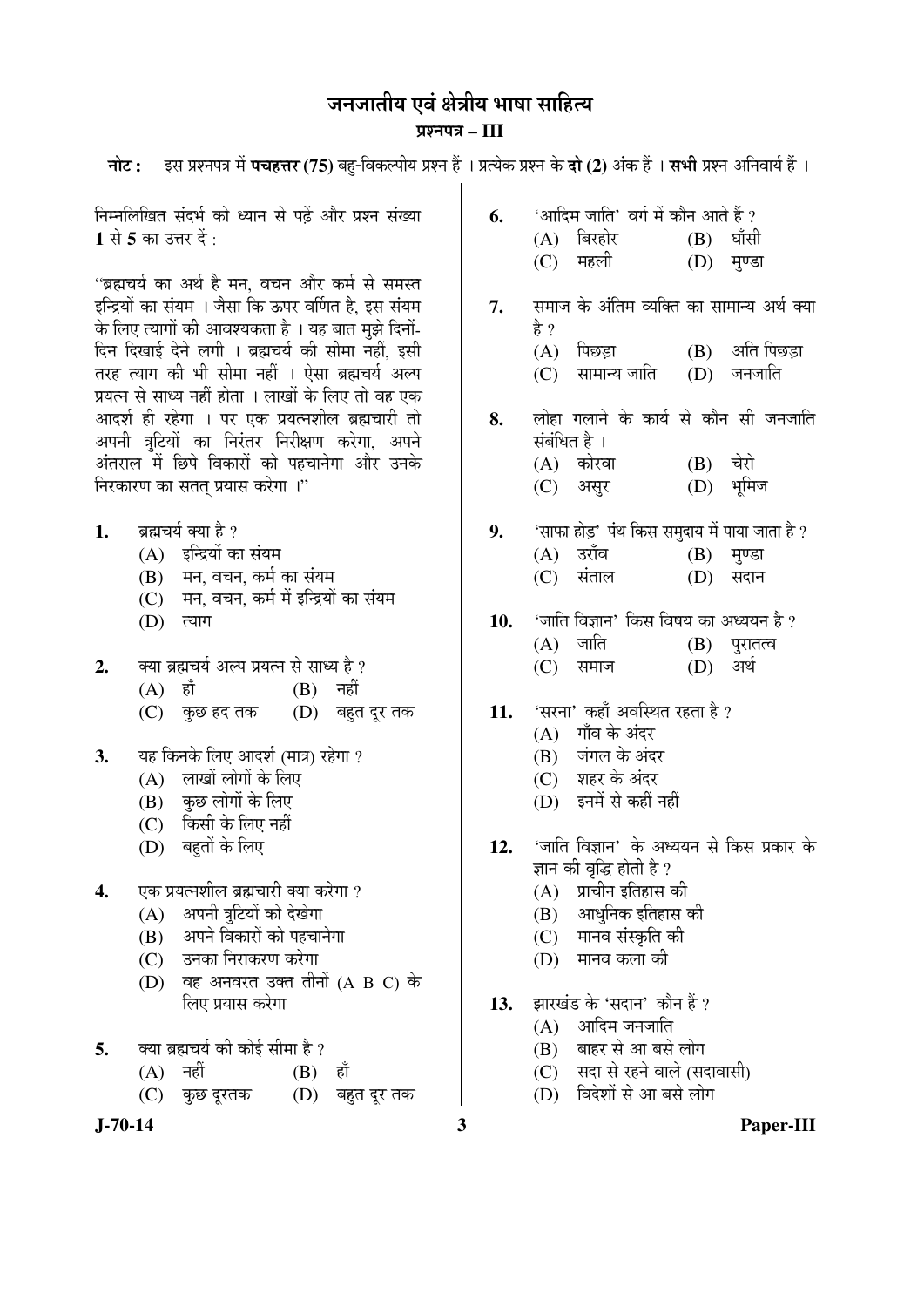**14.** Which tribe in Jharkhand has not his own language ?

| (A) Khadia | (B)        | Mahali |
|------------|------------|--------|
|            | $\sqrt{N}$ |        |

- (C) Bhumij (D) Birhor
- **15.** What is the meaning of Sabda-Shakti ?
	- (A) Abhidha
	- (B) Vyanjna
	- (C) Lakchhana
	- (D) All three (ABC)
- **16.** Which is not 'adjective' among the followings ?
	- (A) Lamba (B) Nata<br>(C) Mota (D) Ram
	- $(C)$  Mota
- **17.** Which among the following is not an opposite group of word ? (A) Chota-Bada (B) Chota-Mota
	- (C) Ghata-Nafa (D) Uper-Neeche
	-
- **18.** To which language the deonagari script belongs ?
	- (A) Sanskrit (B) Bangla<br>(C) Oriva (D) Tamil
	- (C) Oriya
- **19.** Which are the alphabet of one category among the following ?
	- (A) Ka, cha, ta, ba, ha.
	- (B) Ga, da, ba, pa, sha.
	- (C) Na, dh, tha, da, ta
	- (D) Ya, ma, la, va, ksh
- **20.** How many language group of people live in Jharkhand mostly ?<br>(A) Five (B) Seven
	- (A) Five  $(B)$  Seve  $(C)$  Three  $(D)$  Two
	- Three
- **21.** From which place the learning of mother-tongue begins ?
	- (A) From school
- (B) From family
- (C) From neighbour
	- (D) From foreign country
- **22.** Which script is written from right to left?<br>(A) Devnagari (B) Roman
	- (A) Devnagari<br>(C) Greek
	- (D) Arabic
- **23.** Who was the propounder of Ding-Dong theory of the origin of language ? (A) Socrates (B) Aristotle<br>(C) Plato (D) These thr
	- $(D)$  These three
- **Paper-III 4 J-70-14**
- **24.** Which among the following has correct case-sign ?
	- (A) Karta Ko<br>(B) Karm Se
	- $Karm Se$
	- $(C)$  Apdan Se
	- (D) Sambandh Ko, Ke liye
- **25.** In which part of India Garo, Naga, Khasi and Jayantia language is spoken ?
	- (A) In North-West<br>(B) In South-East
	- (B) In South-East<br>(C) In Central Eas
	- In Central East
	- (D) In North East
- **26.** To which languages Ram Dayal Munda was a scholar ?
	- (A) Latin and Mundari
	- (B) Santali and Tamil
	- (C) English, Hindi and Mundari
	- (D) Ho and Japanese
- **27.** In which script Urdu is written ? (A) Sindhu ghati (B) Devnagari
	- (C) Arabic (D) None
- **28.** In which the form of word is not changed ?
	- (A) Gender (B) Number<br>
	(C) Case (D) Avvay  $(D)$  Avyay
- **29.** What is indicated by 'Kans-mama' in general conversation ?
	- (A) Love
	- (B) Brutal behavior
	- (C) Satire
	- (D) Good manner
- **30.** Which is the correct presentation order of the Vedas ?
	- (A) Rigveda, Atharva-veda, Samveda, Yajurveda.
	- (B) Rigveda, Yajurveda, Samveda, Atharva-veda.
	- (C) Rigveda, Samveda, Yajurveda, Atharva-eda
	- (D) Atharva-veda, Yajurveda, Rigveda, Samveda.
- **31.** To which book the character of Shakuni Mama belongs ?
	- (A) Ramayan (B) Mahabharat
	- (C) Geeta (D) Upnishad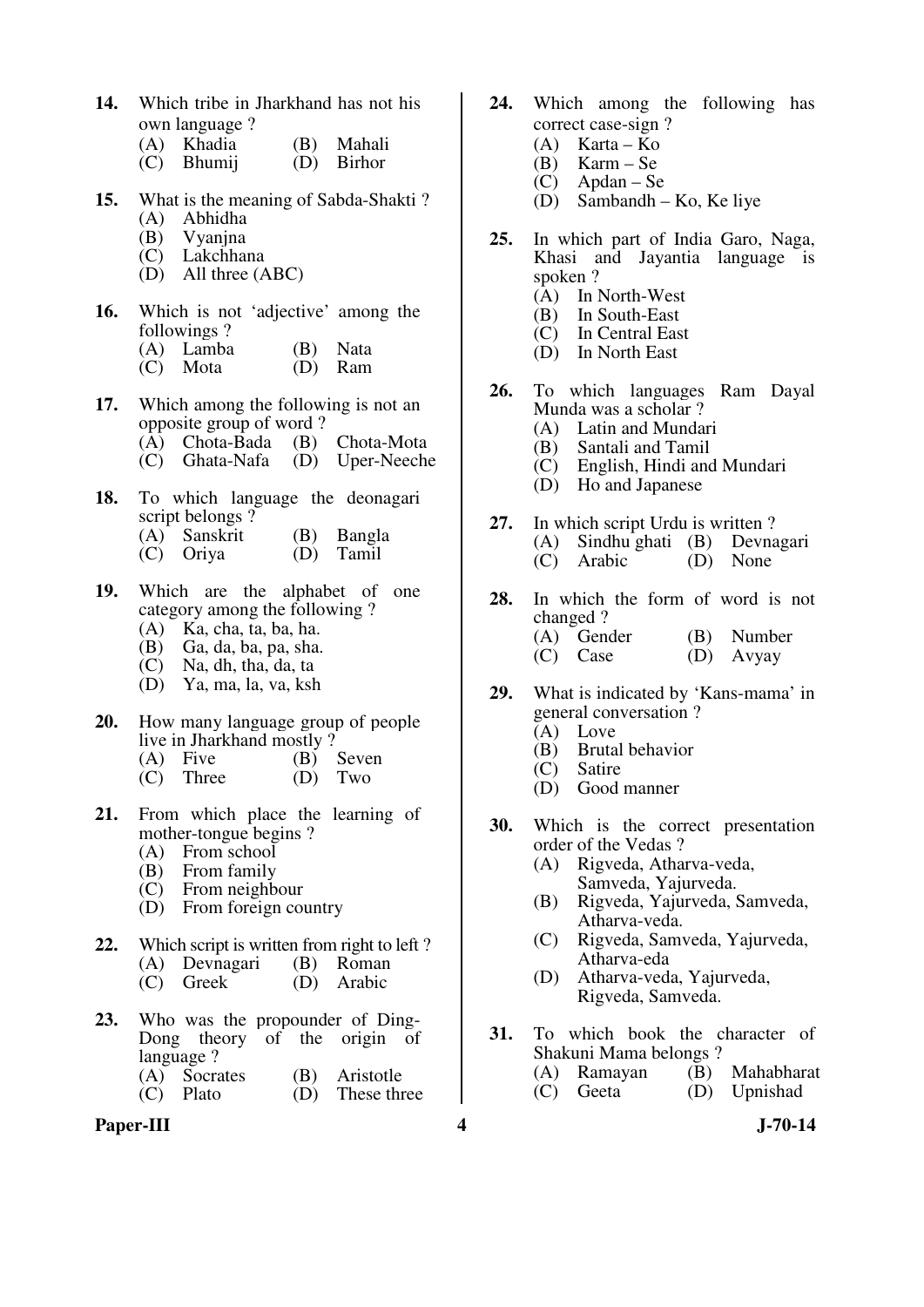14. झारखंड में किस जनजाति की अपनी भाषा नहीं है ? (A) खड़िया (B) महली (C) भूमिज (D) बिरहोर 15. शब्द शक्ति का क्या अभिप्राय है ?  $(A)$  अभिधा  $(B)$  व्यंजना  $(C)$  लक्षणा (D) उक्त तीनों (ABC) 16. <del>निम्नोंकित</del> में कौन 'विशेषण' नहीं है ?  $(A)$  लम्बा  $(B)$  नाटा (C) मोटा (D) राम 17. Firita i i कौन 'विपरीतार्थक शब्द' नहीं है ? (A) "छोटा – बड़ा (B) "छोटा – मोटा<br>(C) "घाटा – नफा (D) "ऊपर – नीचे  $(C)$  घाटा – नफा 18. 'देनवागरी लिपि' किस भाषा की लिपि है ? (A) संस्कृत (B) बंगला (C) ओड़िया (D) तमिल 19. • निम्नांकितों में एक वर्ग के 'वर्ण' कौन हैं ?  $(A)$  क, च, ट, ब, ह  $(B)$  ग, द, ब, प, श (C) न, ध, थ, द, त (D) य, म, ल, व, क्ष **20.** झारखंड में प्रधानतया कितने भाषा समूह के लोग निवास करते हैं ?  $(A)$  पाँच  $(B)$  सात (C) तीन (D) दो 21. THE FIGHT AND THE READ THE THE THE THE THE <sup>2</sup> (A) स्कूल से (B) परिवार से (C) पड़ोस से (D) परदेश से 22. Þकौन सी लिपि दाँये से बाँये लिखी जाती है ?  $(A)$  देवनागरी  $(B)$  रोमन (C) ग्रीक (D) अरबी 23. भाषा उत्पत्ति के 'धात सिद्धान्त' के प्रवर्त्तक कौन थे ?  $(A)$  सुकरात  $(B)$  अरस्तु (C) प्लेटो (D) ये तीनों

**J-70-14 5 Paper-III 24.** निम्नोंकित में किसका 'कारक चिन्ह' सही है ?  $(A)$  कर्त्ता – को  $(B)$  कर्म – से (द्वारा)  $(C)$  आपादान – से  $(D)$  संबंध – को, के लिए 25. भारत के किस भाग में गारो. खासी. नागा एवं जयंतिया भाषाएँ बोली जाती हैं ?  $(A)$  उत्तर-पश्चिम में  $(B)$  दक्षिण-पूर्व में (C) मध्य-पूर्व में (D) उत्तर-पूर्व में 26. राम दयाल मण्डा किन भाषाओं के विद्वान थे ?  $(A)$  लैटिन और मण्डारी (B) संताली और तमिल (C) अंगरेजी, हिन्दी और मण्डारी  $(D)$  हो और जापानी **27.** 'उर्द' किस लिपि में लिखी जाती है ?  $(A)$  सिन्धु घाटी  $(B)$  देवनागरी  $(C)$  अरबी (D) इनमें से कोई नहीं **28.** 'शब्द का रूप' किसमें नहीं बदलता है ?  $(A)$  लिंग  $(B)$  वचन  $(C)$  कारक  $(D)$  अव्यय 29. बोलचाल में ''कंस मामा'' कहना किसका परिचायक है ?  $(A)$  प्यार (B) क्ररतम आचरण (C) व्यंग्य (D) शिष्टाचार **30.** वेदों का सही प्रस्तुति क्रम कौन है ?  $(A)$  ऋग्वेद, अथर्ववेद, सामवेद, यजर्वेद  $(B)$  ऋग्वेद, यजुर्वेद, सामवेद, अथर्ववेद (C) ऋग्वेद, सामवेद, यजुर्वेद, अथर्ववेद (D) अथर्ववेद, यजर्वेद, ऋग्वेद, सामवेद 31. 'शकुनि मामा' किस ग्रंथ के पात्र हैं ?  $(A)$  रामायण  $(B)$  महाभारत (C) गीता (D) उपनिषद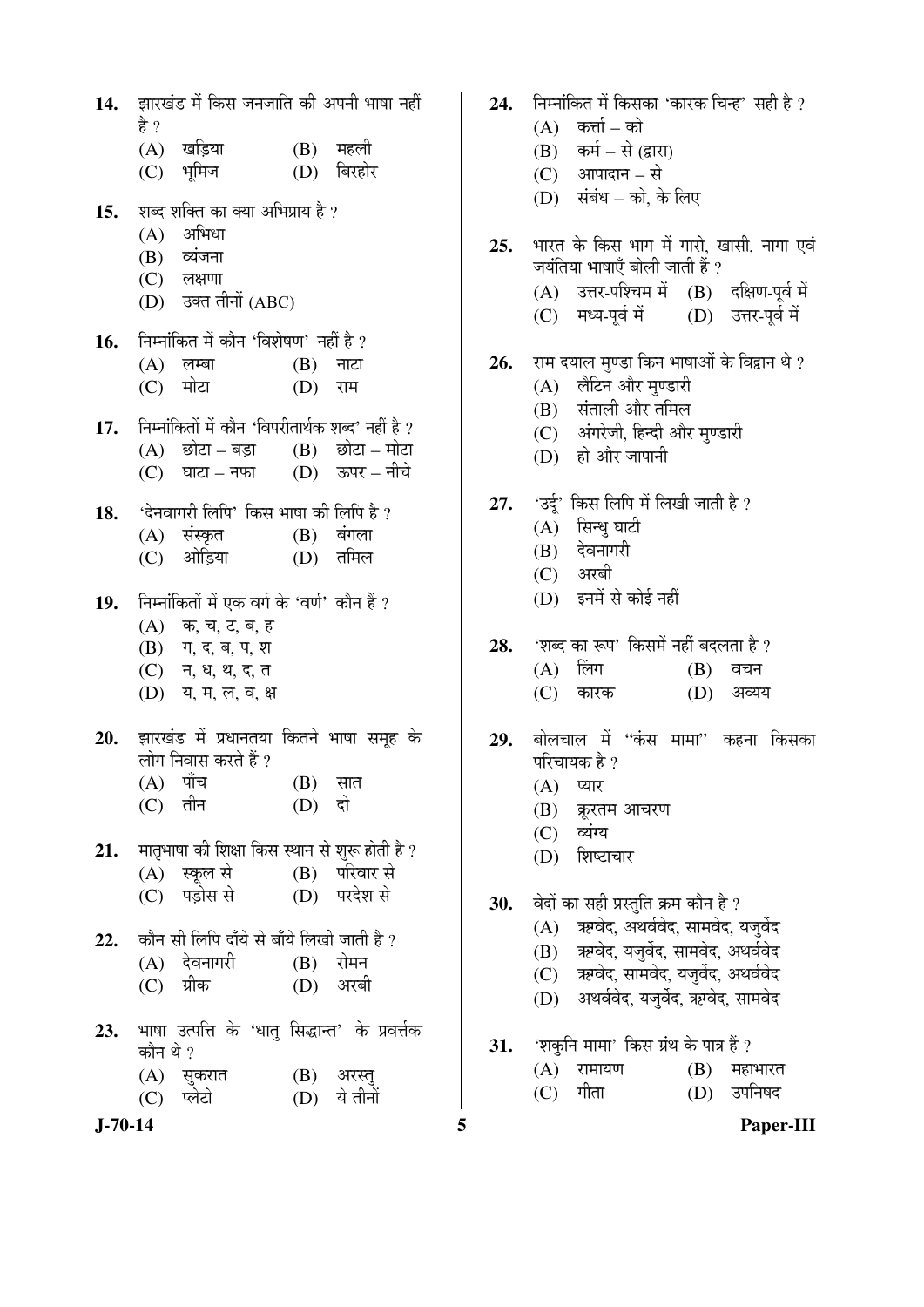- **32.** Who has written 'Ashtadhyayi' ?
	- (A) Panini (B) Vyas
	- (C) Kalidas (D) Bhavabhuti
- **33.** To which language the statement 'Atithi Dewo Bhawah' belongs ?
	- (A) Ardha Magadhi
	- (B) Khadi Boli
	- (C) Sanskrita
	- (D) Hindi
- **34.** In which period the Brahmi Script was prevalent ?
	- (A) 300 B.C. to 300 A.D.
	- (B) 250 B.C. to 350 A.D.
	- (C) 350 B.C. to 450 A.D.
	- (D) 350 B.C. to 350 A.D.
- **35.** In which language Mahashweta Devi writes ?
	- (A) Sindhi (B) Nepali
	- (C) Hindi (D) Bangla
- **36.** In which language 'Geetanjali' is written?
	- (A) Odiya (B) Assamese
	- (C) Gujarati (D) Bangla
- **37.** To which language the famous writer Shakespeare belongs ?
	- (A) English (B) Urdu
	- (C) Bangla (D) Hindi
- **38.** Who is the author of 'Encyclopaedia Mundarica' ?
	- (A) Fr. Hoffman
	- (B) W.G. Archer
	- (C) George Abraham Grierson
	- (D) E.T. Dalton
- **39.** Whose writing is 'Prithviraj Raso' ? (A) Chand Bardai
	- (B) Prithviraj Chauhan
	- (C) Raskhan
	- (D) Ghananand
- **40.** Whose writing is 'Sursagar' ?
	- (A) Tulsidas (B) Surdas
	- (C) Raidas (D) Kabirdas

#### Paper-III 6 J-70-14

- **41.** Who has written 'Akhiri Kalam' ?
	- (A) Kalidas
	- (B) Kutuban
	- (C) Malik Muhammad Jayasi
	- (D) Manjhan
- **42.** Who has written 'Rashmirathi' ?
	- (A) Ramdhari Singh 'Dinkar'
	- (B) Jai Shankar Prasad
	- (C) Suryakant Tripathi 'Nirala'
	- (D) Sumitranandan Pant
- **43.** Which is first in the following period division ?
	- (A) Shukla period
	- (B) Dwivedi period
	- (C) Bhartendu period
	- (D) Post Shukla period
- **44.** Who is regarded as the originator of modern Hindi drama (literature) ?
	- (A) Bhartendu
	- (B) Jai Shankar Prasad
	- (C) Mohan Rakesh
	- (D) Mannu Bhandari
- **45.** Who is the poet of 'Madhushala' ?
	- (A) Mahadevi Verma
		- (B) Harivansh Rai Bachchan
		- (C) Gopal Singh Nepali
		- (D) Maithili Sharan Gupta
- **46.** In which name the stories of Premchand are collected ?
	- (A) Manas Gangotri
	- (B) Sathottari
	- (C) Mansarowar
	- (D) Prem Sagar
- **47.** Which is considered as the first Hindi regional novel ?
	- (A) Godan
	- (B) Maila Anchal
	- (C) Kab Tak Pukarun
	- (D) Pani Ke Prachir
- **48.** Who is the editor of 'Ranchi Express' ?
	- (A) Harivansh
	- (B) Hari Narayan Singh
	- (C) Ram Narayan Singh
	- (D) Balbir Dutta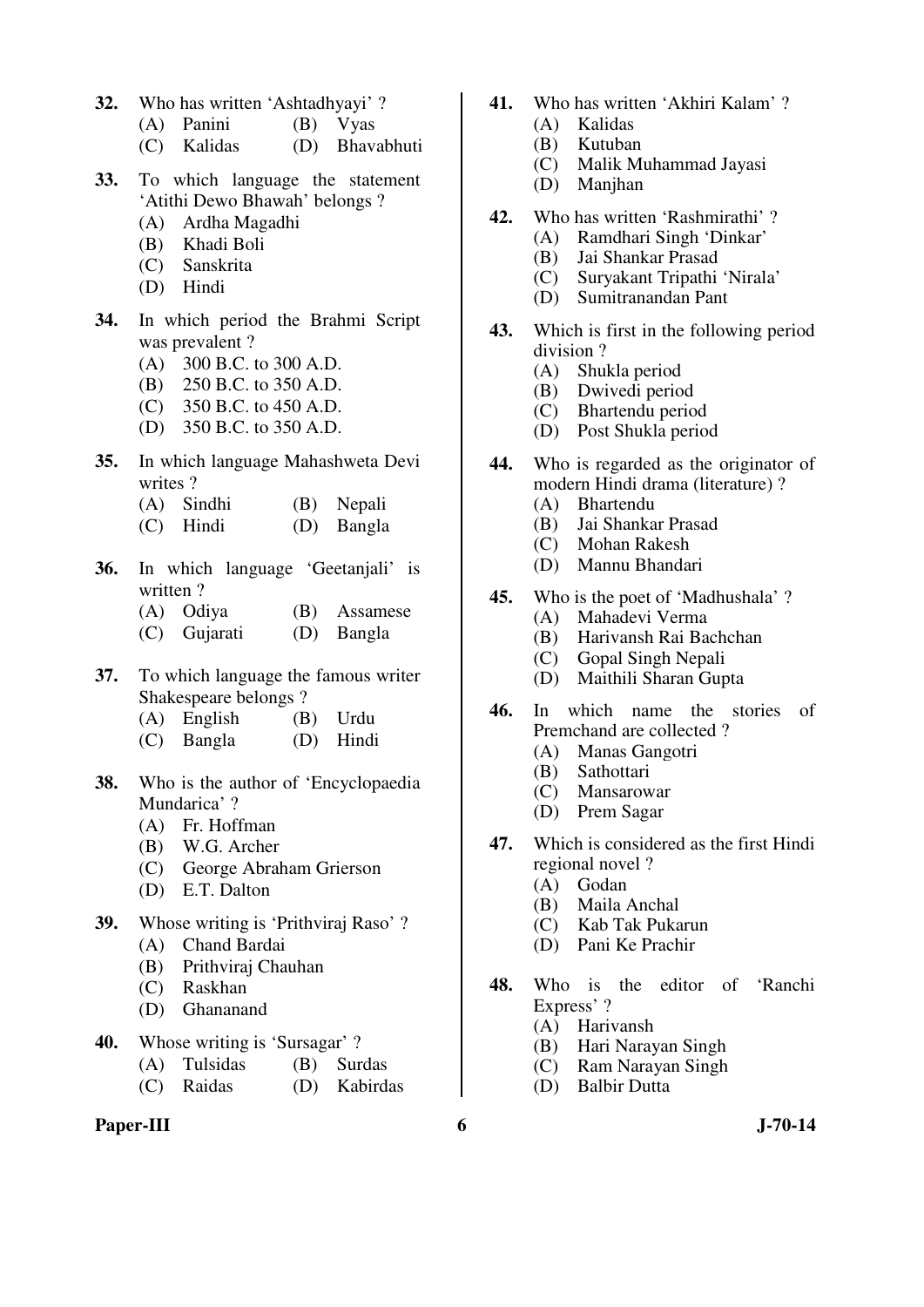32. 'अष्टाध्यायी' किसने लिखी है ?  $(A)$  पाणिनि  $(B)$  व्यास (C) कालिदास (D) भवभूति 33. "अतिथि देवो भव:" किस भाषा की उक्ति है ?  $(A)$  अर्द्ध मागधी  $(B)$  खडी बोली (C) संस्कृत (D) हिन्दी **34.** 'ब्राह्मी लिपि' किस काल की लिपि है ? (A) 300 ई.पू. से 300 ई. तक  $(B)$  250 ई.पू. से 350 ई. तक (C) 350 ई.पू. से 450 ई. तक (D) 350 ई.पू. से 350 ई. तक **35.** महाश्वेता देवी किस भाषा में लिखती हैं ?  $(A)$  सिन्धी  $(B)$  नेपाली (C) हिन्दी (D) बंगला **36.** गीतांजलि किस भाषा की रचना है ? (A) उड़िया (B) असमी (C) गुजराती (D) बंगला 37. शेक्सपीयर किस भाषा के प्रख्यात नाटककार हैं ? (A) अंगरेजी (B) उर्द (C) बंगला (D) हिन्दी 38. 'इनसाइक्लोपीडिया मण्डारिका' के लेखक कौन हें ?  $(A)$  फा. हॉफमेन (B) डब्ल्यू जी. आर्चर (C) जार्ज अब्राहम ग्रियर्सन (D) ई. टी. डाल्टन 39. 'पृथ्वीराज रासो' किसकी रचना है ?  $(A)$  चन्दबरदाई (B) पृथ्वीराज चौहान (C) रसखान  $(D)$  घनानंद 40. 'सूरसागर' किसकी रचना है ? (A) तुलसीदास (B) सूरदास (C) रैदास (D) कबीरदास

- 41. 'आखरी कलाम' किस लेखक की कृति है ?
	- $(A)$  कालिदास
		- $(B)$  कुतुबन
		- $(C)$  मलिक मुहम्मद जायसी
		- $(D)$  मंझन
- 42. 'रश्मिरथी' किसकी रचना है ?
	- $(A)$  रामधारी सिंह 'दिनकर'
	- (B) जयशंकर प्रसाद
	- (C) सूर्यकान्त त्रिपाठी 'निराला'
	- (D) सुमित्रा नन्दन पंत
- 43. Fiम्नोंकित युग विभाजन में प्रथम कौन है ?
	-
	- (A) शुक्ल युग (B) द्विवेदी युग<br>(C) भारतेन्दु युग (D) शुक्लोत्तर युग (C) भारतेन्दु युग
- 44. आधुनिक हिन्दी नाट्य साहित्य का जन्मदाता किसे माना जाता है ?
	- $(A)$  भारतेन्द्
	- $(B)$  जयशंकर प्रसाद
	- (C) मोहन राकेश
	- (D) मन्नु भंडारी
- **45.** 'मधुशाला' किस कवि की रचना है ?
	- $(A)$  महादेवी वर्मा
	- (B) हरिवंश राय बच्चन
	- $(C)$  गोपाल सिंह नेपाली
	- (D) मैथिली शरण गुप्त
- 46. प्रेमचंद की कहानियों का किस नाम से संग्रह किया गया है ?
	- $(A)$  मानस गंगोत्री  $(B)$  साठोत्तरी
	- (C) मानसरोवर (D) प्रेम सागर
- 47. हिन्दी में प्रथम आँचलिक उपन्यास किसे माना जाता है ?
	- $(A)$  गोदान
	- $(B)$  मैला आँचल
	- (C) कब तक पुकाँरू
	- (D) पानी के प्राचीर
- 48. 'राँची एक्सप्रेस' के संपादक कौन हैं ?
	- $(A)$  हरिवंश
	- $(B)$  हरि नारायण सिंह
	- $(C)$  राम नारायण सिंह
	- (D) बलबीर दत्त

**J-70-14 7 Paper-III**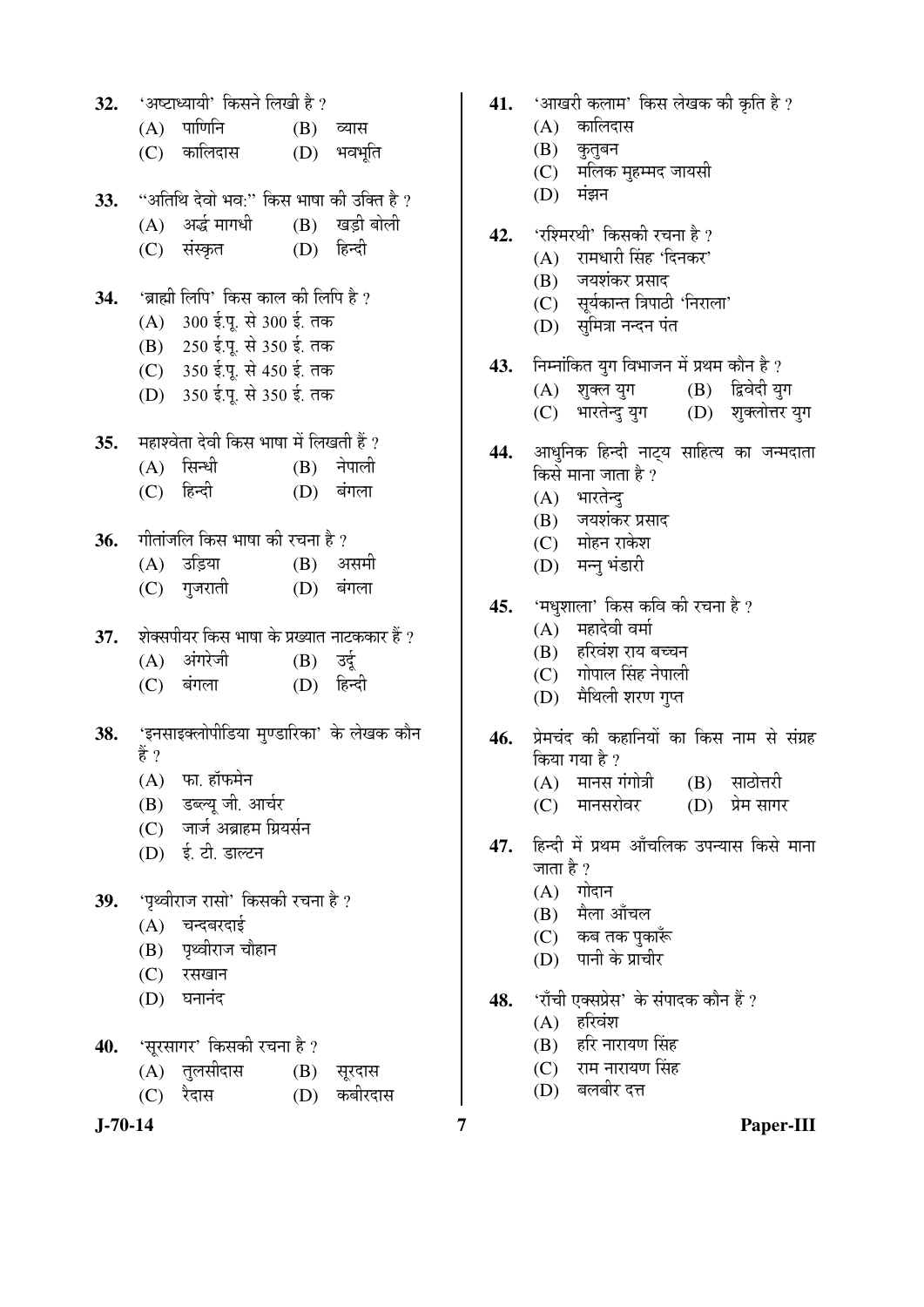- **49.** Which ideology influenced most to the Hindi literature at the time of freedom movement ?
	- (A) Marxism (B) Dictatorship
	- (C) Gandhivad (D) Socialism
- **50.** What is the literal meaning of 'Kak Chesta Bako Dhyanam' ?
	- (A) To give attention
	- (B) To concentrate
	- (C) To live like Crow and Crane
	- (D) Action like Crow and attention like Crane
- **51.** In which way the western drama generally ends ?
	- (A) Comedy (B) Tragedy
	- (C) Both (D) None
- **52.** Which among the following dramas is not written by Jaishankar Prasad ?
	- (A) Ajatshatra
	- (B) Dhruwa Swamini
	- (C) Skand Gupta
	- (D) Bharat-Durdasha
- **53.** What should be the main quality of a writer ?
	- (A) Sensibility
	- (B) Insensibility
	- (C) Capacity of thinking
	- (D) None
- **54.** Which statement is not correct in the context of differences between Story and Novel ?
	- (A) Story is a glimpse of life.
	- (B) Novel is the broad explanation of life.
	- (C) Story is the predecessor of novel.
	- (D) Novel is generally short.
- **55.** Which is not correct in the context of the purpose of poetry ?
	- (A) Economic gain
	- (B) Attainment of Post
	- (C) Attainment of Fame
	- (D) Attainment of Super pleasure

# **Paper-III** 3 J-70-14

- **56.** Which 'Ras' is in the following lines ? "Jagi usi chhan Vidyujjwala, Garaj uthe ho kar we krudh, Aaj kal ke bhi virudh hai Yudh yudh bas mera yudh." (A) Veer Ras (B) Karun Ras (C) Hasya Ras (D) Adbhut Ras
- **57.** Which group has the correct match ? **List-I List-II**
- a. Kalidas i. Deodas b. Ilango ii. Meghdutam c. Bhawabhuti iii. Manimekalai d. Sharat Chandra iv. I Ittar Ramcharitam Codes : a b c d  $(A)$  ii iii iv i (B) iii iv i ii
- **58.** Whose parts are Siksha Kalp, Vyakaran etc. ? (A) Vedang (B) Brahman<br>(C) Samhita (D) Aranyak (C) Samhita (D) Aranyak

 $(C)$  iv i ii iii

(D) i ii iii iv

- **59.** To which language the 'Hopon Mai' drama belongs ?
	- (A) Panch Pargania
	- (B) Malto
	- (C) Santali
	- (D) Khadia
- **60.** "Ab Nagpur Chup nai rahi, Ab Nagpur Boli, Dheir din sutal rahe, Ab to najair kholi." Whose writing is this ? (A) Kshitish Kumar Rai
	- (B) Praful Kumar Rai
	- (C) Lal Ranvijaynath Shahdev
	- (D) Meghnath Ohdar
- **61.** Whose writing is 'Berthaa Biha' ?
	- (A) Paulus Kullu
	- (B) Pyara Kerketta
	- (C) Prof. Nicholas Tete
	- (D) Rose Kerketta
-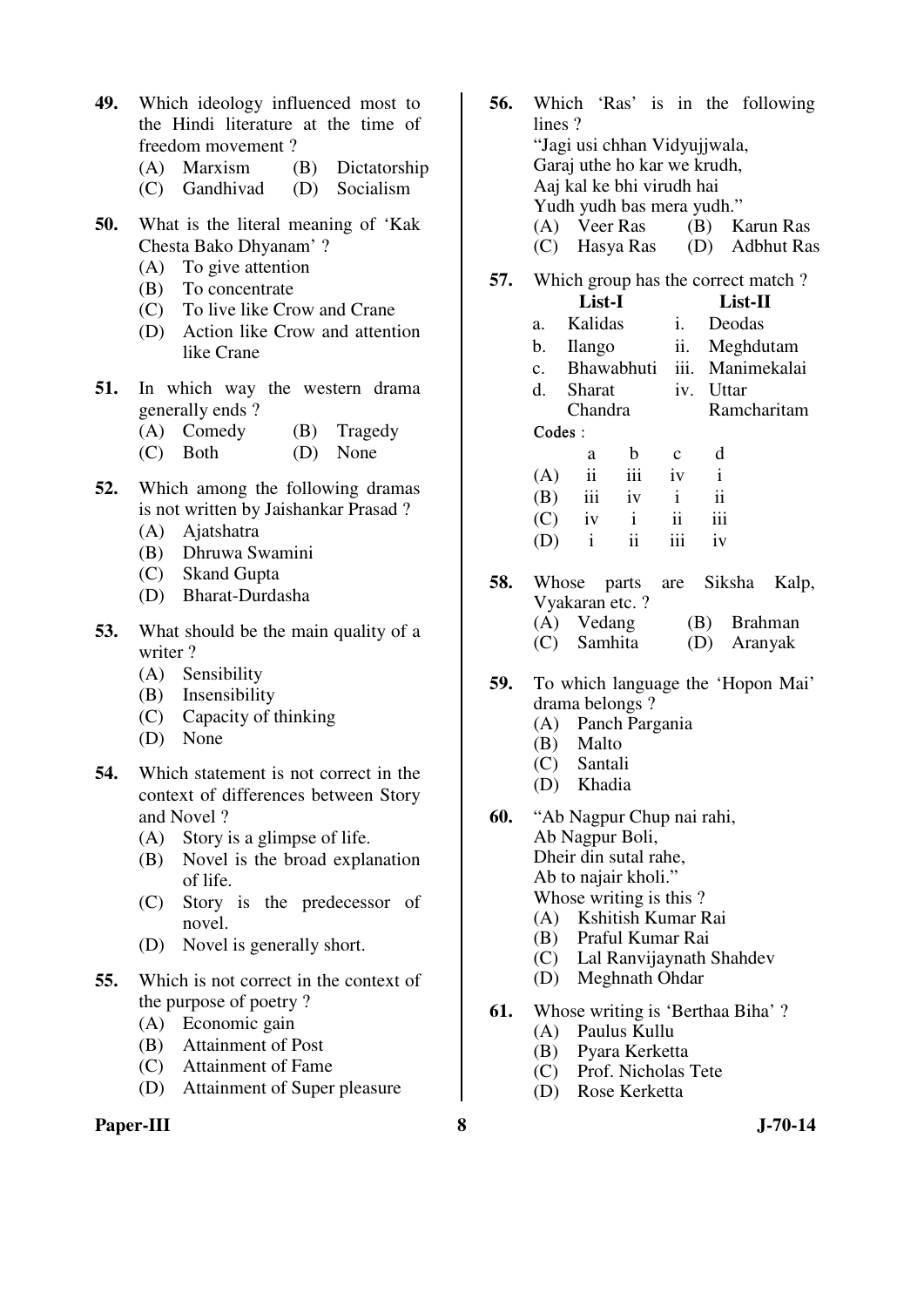| 49.        | हिन्दी साहित्य पर स्वतंत्रता आन्दोलन के समय<br>किस वाद का सर्वाधिक प्रभाव पड़ा ?<br>मार्क्सवाद<br>(A)<br>अधिनायक वाद<br>(B)<br>गांधीवाद<br>(C)<br>(D)<br>समाजवाद                                                                                                                                                       | 56. | निम्नलिखित पंक्तियों में कौन सा 'रस' है ?<br>जग उसी क्षण विद्युज्ज्वला<br>गरज उठे होकर वे क्रुद्ध<br>आज काल के भी विरुद्ध है<br>युद्ध-युद्ध बस मेरा युद्ध ।<br>(A) वीर रस<br>(B)<br>करूण रस<br>(C) हास्य रस<br>(D)<br>अद्भुत रस                  |
|------------|------------------------------------------------------------------------------------------------------------------------------------------------------------------------------------------------------------------------------------------------------------------------------------------------------------------------|-----|--------------------------------------------------------------------------------------------------------------------------------------------------------------------------------------------------------------------------------------------------|
| 50.        | 'काक चेण्टा बको ध्यानम्' का शाब्दिक अर्थ<br>क्या है ?<br>ध्यान देना<br>(A)<br>(B) ध्यान केन्द्रित करना<br>(C) कौवे और बगुले की तरह रहना                                                                                                                                                                                | 57. | किस समूह में सही मिलान है ?<br>सूची – I<br>सूची – II<br>कालिदास<br>देवदास<br>$i$ .<br>a.<br>इलंगो<br>ii.<br>मेघदूतम्<br>b.<br>iii. मणिमेकले<br>भवभूति<br>c.                                                                                      |
|            | कोवे जैसी चेष्टा और बगुले जैसा ध्यान<br>(D)<br>देना                                                                                                                                                                                                                                                                    |     | iv. उत्तर रामचरितम्<br>d.<br>शरत चन्द्र<br>कूट :                                                                                                                                                                                                 |
| 51.        | पाश्चात्य नाटकों का अन्त प्राय: कैसा होता है ?<br>सुखान्त<br>(B)<br>दुखान्त<br>(A)<br>(D) कोई नहीं<br>दोनों<br>(C)                                                                                                                                                                                                     |     | $\mathbf{d}$<br>$\mathbf b$<br>$\mathbf{C}$<br>a<br>ii<br>iii<br>(A)<br>iv<br>$\mathbf{i}$<br>iii<br>$\ddot{\rm ii}$<br>$\mathbf{i}$<br>iv<br>(B)<br>ii<br>iii<br>$\mathbf{i}$<br>(C)<br>iv<br>iii<br>$\mathbf{ii}$<br>$\mathbf{i}$<br>(D)<br>iv |
| 52.        | निम्नलिखित नाटकों में कौन जयशंकर प्रसाद<br>की रचना नहीं है ?<br>अजातशत्रु (B) ध्रुवस्वामिनी<br>(A)<br>(D) भारत-दुर्दशा<br>(C)<br>स्कन्दगुप्त                                                                                                                                                                           | 58. | शिक्षा, कल्प, व्याकरण आदि किसके अंग हैं ?<br>वेदांग<br>(A)<br>(B)<br>ब्राह्मण<br>संहिता<br>(C)<br>(D)<br>आरण्यक                                                                                                                                  |
| 53.        | साहित्यकार का प्रधान गुण क्या होना चाहिए ?<br>संवेदनशीलता<br>(B) संवेदनहीनता<br>(A)<br>चिंतनशीलता<br>(D) कुछ नहीं<br>(C)                                                                                                                                                                                               | 59. | 'होपोन माई' किस भाषा का नाटक है ?<br>पंचपरगनिया<br>(B)<br>मालतो<br>(A)<br>संताली<br>खड़िया<br>(C)<br>(D)                                                                                                                                         |
| 54.<br>55. | कहानी और उपन्यास के अन्तर के संबंध में<br>कौन सी उक्ति सही नहीं है ?<br>(A) कहानी जीवन की एक झलक हैं।<br>उपन्यास जीवन की विस्तृत व्याख्या है<br>(B)<br>कहानी उपन्यास की अग्रजा है ।<br>(C)<br>उपन्यास सामान्यत: संक्षिप्त होता है ।<br>(D)<br>काव्य प्रयोजन के संदर्भ में कौन सही नहीं है ?<br>अर्थ की प्राप्ति<br>(A) | 60. | ''अब नागपुर चुप नइ रही<br>अब नागपुर बोली<br>देहर दिन सुतल रहे<br>अब तो नजहर खोली ।"<br>– किसकी रचना है ?<br>क्षितीश कुमार राय<br>(A)<br>प्रफुल्ल कुमार राय<br>(B)<br>लाल रण विजय नाथ शाहदेव<br>(C)<br>(D) मेघनाथ ओहदार                           |
|            | पद की प्राप्ति<br>(B)<br>$(C)$ यश की प्राप्ति<br>लोकोत्तर आनंद की प्राप्ति<br>(D)                                                                                                                                                                                                                                      | 61. | 'बेरथअ बिहा' किसकी रचना है ?<br>(A) पौलुस कुल्लू<br>प्यारा केरकेझ<br>(B)<br>प्रो. निकोलसटेटे (D)<br>रोज केरकेट्टा<br>(C)                                                                                                                         |
| $J-70-14$  |                                                                                                                                                                                                                                                                                                                        | 9   | Paper-III                                                                                                                                                                                                                                        |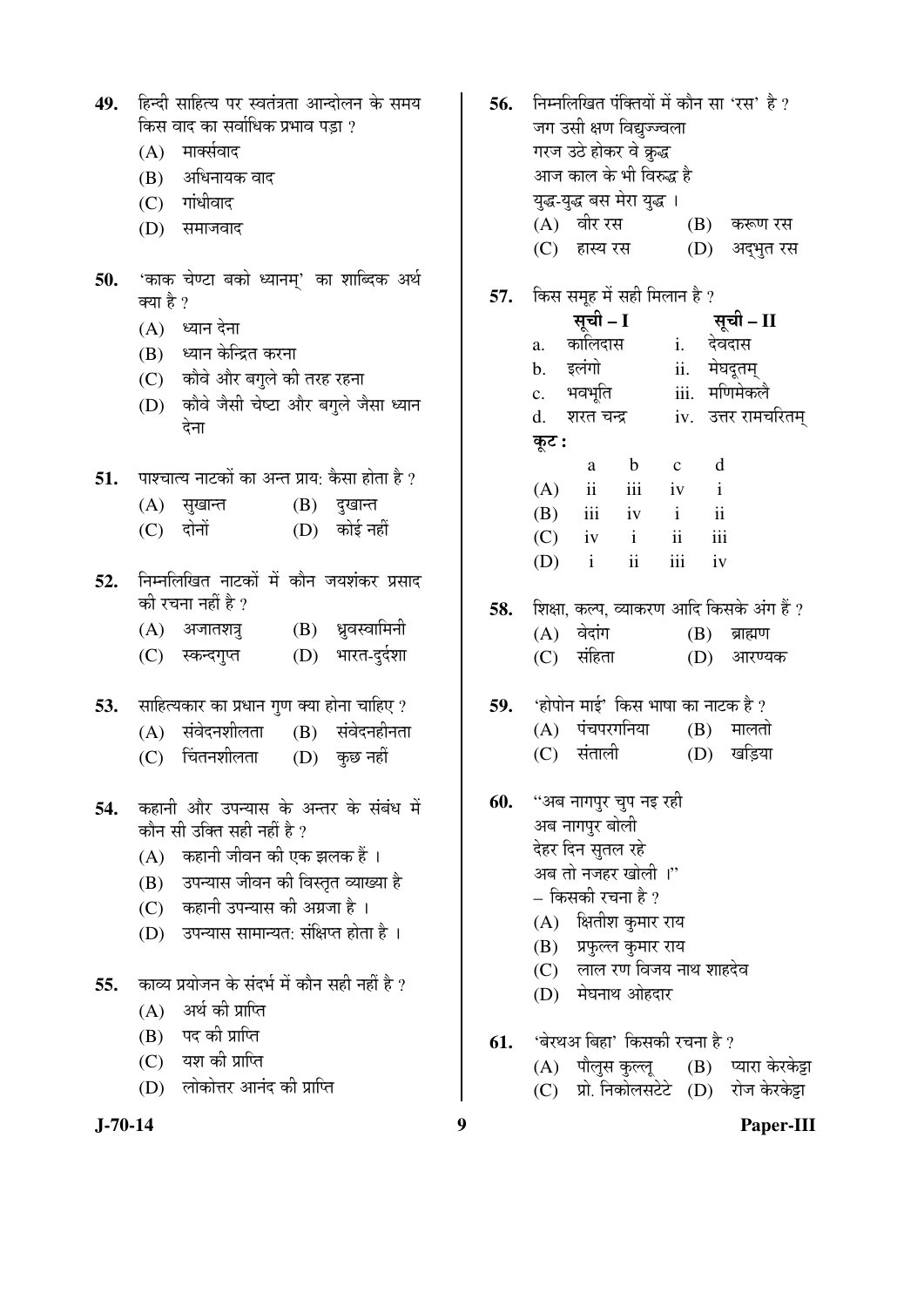- **62.** Who is the writer of 'Ho Disom Ho Honko' ?
	- (A) Dhanur Singh Purty
	- (B) Diney
	- (C) Lakho Bodra
	- (D) Kamal Lochan Koda
- **63.** Who is the editor of Kudukh Purkha Keeri ?
	- (A) Nirmal Mig
	- (B) Dawle Kujur
	- (C) Ahlad Tirkey
	- (D) P.C. Beck
- **64.** In which language the 'Luathi' magazine is published ?<br>(A) Kurmali (B)
	- (B) Nagpuri
	- (C) Khortha (D) Santhali
- **65.** Who is the professor-artist of Kurmali language that accompanied Dr. Ram Dayal Munda in the country and abroad ?
	- (A) Pashupatinath Mahto
	- (B) Krishna Mohan Mahto
	- (C) Nepal Mahto
	- (D) Bhuwaneshwar Mahto
- **66.** Which language-group has evident impact on Panch pargania ?
	- (A) Khortha Magahi
	- (B) Odiya-Kurmali
	- (C) Nagpuri-Bangla
	- (D) Nagpuri-Bhojpuri
- **67.** Who is the poet of 'Nagpuri Phag Shatak' ?
	- (A) Sharda Prasad Sharma
	- (B) Ghasi Ram
	- (C) Sahni Upendrapal Nahan
	- (D) Lal Ranvijaynath Shahdev
- **68.** Who is the editor of Mundari patrika 'Sangom' ?
	- (A) Amita Munda
	- (B) Mangal Singh Munda
	- (C) Virendra Soy
	- (D) Subhas Chandra Munda

# **Paper-III** J-70-14

- **69.** Who is the writer of 'Innelanta' ?
	- (A) Shanti Prakash Prabal Bakhla
		- (B) P.C. Beck
		- (C) Piyush Lakra
		- (D) Ignes Kujur
- **70.** Who is a modern writer of Santali ?
	- (A) Krishna Chandra Tudu
	- (B) Ram Chandra Tudu
	- (C) Majhi Ramdas Tudu
	- (D) Ganesh Murmu
- **71.** Which is a Khadia drama among the following ?
	- (A) Lodro Somdhi (B) Jujhair Dand
	- (C) Jawani (D) Kormo
- **72.** Who is a writer of ho language in the following ?
	- (A) Sikradas Tirkey
	- (B) Kumar Baa
	- (C) Deepak Birua
	- (D) Kamal Lochan Koda
- **73.** Who has translated 'Meghdootam' in Khortha language ?
	- (A) Bhognath Ohdar
	- (B) Giridhari Goswami
	- (C) Shriniwas Panuri
	- (D) Manmohan Pathak
- **74.** Whose writing is 'Jhumar Desh' ?
	- (A) Girish Chandra Mahamta
	- (B) H.N. Singh
	- (C) Shashibhusan Mahto
	- (D) Brindaban Mahto
- **75.** Whose collection is 'Bansuri Baj Rahi' ?
	- (A) S.C. Roy
	- (B) Jagdish Trigunayat
	- (C) Bhaiya Ram Munda
	- (D) Kumar Suresh Singh
-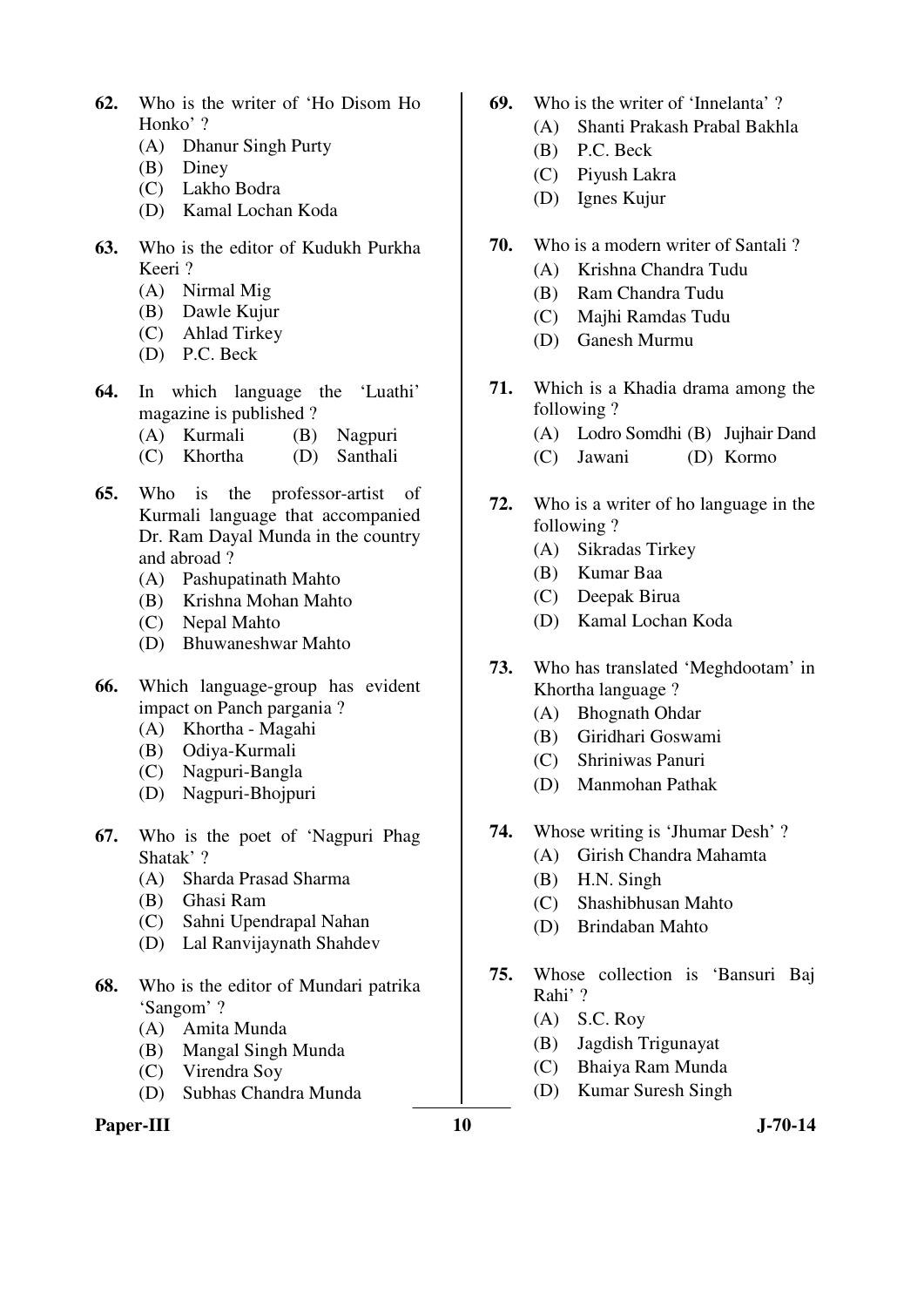|                                                            |                                                        | (A) धनुर सिंह पूर्त्ति                                                              |  |               |  |  |  |
|------------------------------------------------------------|--------------------------------------------------------|-------------------------------------------------------------------------------------|--|---------------|--|--|--|
|                                                            |                                                        | (B) डीनी                                                                            |  |               |  |  |  |
|                                                            |                                                        | (C) लाखो बोदरा                                                                      |  |               |  |  |  |
|                                                            |                                                        | (D) कमल लोचन कोड़ा                                                                  |  |               |  |  |  |
| 63.                                                        |                                                        | 'कुँडुख़ पुरखा ख़ीरी' के संपादक कौन हैं ?                                           |  |               |  |  |  |
|                                                            |                                                        | (A) निर्मल मिंज (B) दवले कुजूर                                                      |  |               |  |  |  |
|                                                            |                                                        | (C) आहलाद् तिर्की (D) पी.सी. बेक                                                    |  |               |  |  |  |
|                                                            | 64. 'लुआठी' पत्रिका किस भाषा में प्रकाशित होती<br>है ? |                                                                                     |  |               |  |  |  |
|                                                            |                                                        | (A) कुरमाली                                                                         |  | $(B)$ नागपुरी |  |  |  |
|                                                            |                                                        | (C) खोरठा                                                                           |  | (D) संथाली    |  |  |  |
| 65.                                                        | कौन हैं ?                                              | डॉ. राम दयाल मुण्डा के साथ देश-विदेश जाने<br>वाले कुरमाली भाषा के प्राध्यापक-कलाकार |  |               |  |  |  |
|                                                            |                                                        | (A) पशुपति नाथ महतो                                                                 |  |               |  |  |  |
|                                                            |                                                        | (B) कृष्ण मोहन महतो                                                                 |  |               |  |  |  |
|                                                            |                                                        | (C) नेपाल महतो                                                                      |  |               |  |  |  |
|                                                            |                                                        | (D) भुवनेश्वर महतो                                                                  |  |               |  |  |  |
| 66.                                                        |                                                        | 'पंचपरगनिया' में किस भाषा-समूह का स्पष्ट                                            |  |               |  |  |  |
|                                                            | प्रभाव है ?                                            |                                                                                     |  |               |  |  |  |
|                                                            |                                                        | (A) खोरठा – मगाही                                                                   |  |               |  |  |  |
|                                                            |                                                        | (B) उड़िया – कुरमाली                                                                |  |               |  |  |  |
|                                                            |                                                        | (C) नागपुरी – बंगला                                                                 |  |               |  |  |  |
|                                                            |                                                        | (D) नागपुरी - भोजपुरी                                                               |  |               |  |  |  |
| 67.                                                        |                                                        | 'नागपुरी फाग शतक' किस कवि की रचना है ?                                              |  |               |  |  |  |
|                                                            |                                                        | (A) शारदा प्रसाद शर्मा                                                              |  |               |  |  |  |
|                                                            |                                                        | (B) घासी राम                                                                        |  |               |  |  |  |
|                                                            |                                                        | (C) सहनी उपेन्द्रपाल नहन                                                            |  |               |  |  |  |
|                                                            |                                                        | (D) लाल रणविजयनाथ सहदेव                                                             |  |               |  |  |  |
| 68. मुण्डारी भाषा की 'संगोम' पत्रिका के संपादक<br>कौन है ? |                                                        |                                                                                     |  |               |  |  |  |
|                                                            |                                                        | (A) अमिता मुण्डा                                                                    |  |               |  |  |  |
|                                                            |                                                        | (B) मंगल सिंह मुण्डा                                                                |  |               |  |  |  |
|                                                            |                                                        | (C) बीरेन्द्र सोय                                                                   |  |               |  |  |  |
|                                                            |                                                        |                                                                                     |  |               |  |  |  |

**62.** 'हो दिसोम ह होनको' के लेखक कौन हैं ?

(D) सुभाषचन्द्र मुण्डा

- **69.** 'इन्नेलन्ता' के लेखक कौन हैं ?
	- $(A)$  शांति प्रकाश प्रबल बखला
	- (B) पी.सी. बेक
	- (C) पियुष लकड़ा
	- (D) इग्नेस कुजूर
- 70. संताली का आधुनिक साहित्यकार कौन है ?
	- $(A)$  कृष्ण चन्द्र टुडू
	- (B) राम चन्द्र टुडू
	- (C) मॉंझी रामदास टूडू
	- (D) गणेश मुर्मू
- 71. इनमें खड़िया नाटक कौन है ?
	- (A) लोदरो समधी (B) जुझहर डाँड
	- (C) जवानी (D) कोरमो
- **72.** इनमें 'हो' भाषा के साहित्यकार कौन हैं ?
	- $(A)$  सिकरादास तिर्की
	- $(B)$  कुमार बा:
	- (C) दीपक बिरूवा
	- (D) कमल लोचन कोड़ाह
- 73. खोरठा भाषा में 'मेघदूतम्' का किसने अनुवाद किया है ?
	- $(A)$  भोगनाथ ओहदार
	- $(B)$  गिरधारी गोस्वामी
	- $(C)$  श्री निवास पानुरी
	- (D) मन मोहन पाठक
- 74. 'झूमर देश' किसकी रचना है ?
	- $(A)$  गिरीश चन्द्र महंता
	- (B) एच.एन. सिंह
	- $(C)$  शसि भूषण महतो
	- (D) वृन्दावन महतो
- 75. <u>'बाँसरी बज रही' किसका संकलन है</u> ?
	- $(A)$  एस.सी. राय
	- $(B)$  जगदीश त्रिगुणायत
	- (C) भैया राम मुण्डा
	- (D) कुमार सुरेश सिंह

**J-70-14 11 Paper-III**